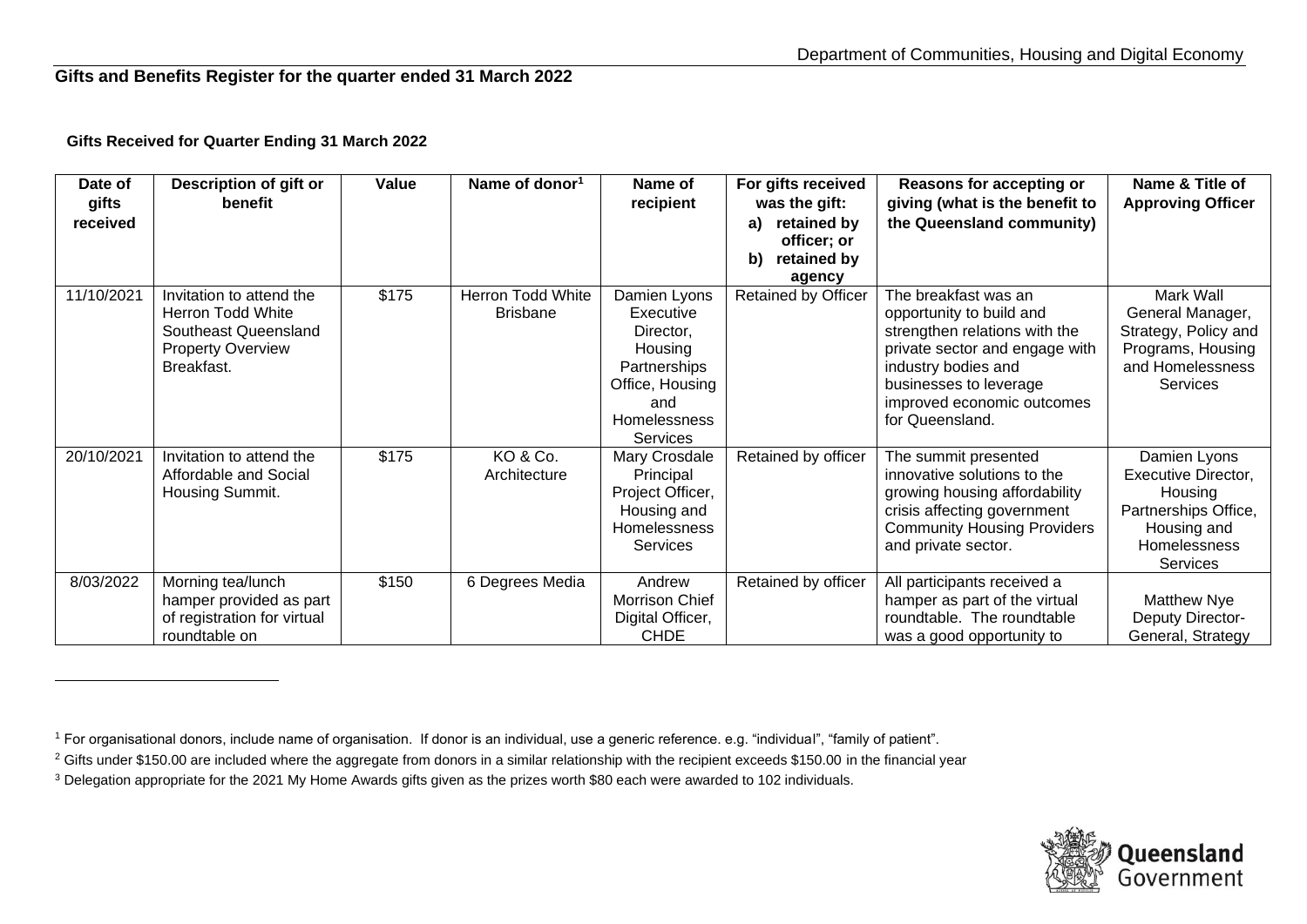| 'Delivering the Digital<br>State - the Government<br>CXO Imperative'. The<br>Morning tea/lunch<br>hamper was provided in-<br>lieu of catering not being<br>provided due to it being<br>a virtual event. |       |  | engage with industry leaders<br>on high-level insights on<br>driving digital transformation<br>during this period of<br>accelerated change. | and Corporate<br>Services, DCHDE |
|---------------------------------------------------------------------------------------------------------------------------------------------------------------------------------------------------------|-------|--|---------------------------------------------------------------------------------------------------------------------------------------------|----------------------------------|
| Gifts received with a<br>total value of                                                                                                                                                                 | \$500 |  |                                                                                                                                             |                                  |

## **Gifts Given for Quarter Ending 31 March 2022**

| Date of gifts<br>given | <b>Description of gift</b><br>or benefit        | Value | Name of donor <sup>1</sup>                                      | Name of<br>recipient                                     | For gifts<br>received was<br>the gift:<br>retained<br>a)<br>by officer;<br><b>or</b><br>b)<br>retained<br>by agency | Reasons for accepting or<br>giving (what is the benefit<br>to the Queensland<br>community)                     | Name & Title of<br><b>Approving Officer</b>                                                              |
|------------------------|-------------------------------------------------|-------|-----------------------------------------------------------------|----------------------------------------------------------|---------------------------------------------------------------------------------------------------------------------|----------------------------------------------------------------------------------------------------------------|----------------------------------------------------------------------------------------------------------|
| 15/12/2021             | Food donations to<br>families on Palm<br>Island | \$368 | Department of<br>Communities,<br>Housing and<br>Digital Economy | Family<br>Christmas<br>Outreach -<br>Pastor<br>Lawrence. |                                                                                                                     | Donation to the Family<br>Christmas Outreach<br>program to assist families<br>in the Palm Island<br>community. | Maryanne Curtis<br><b>Associate Director-</b><br>General, Housing<br>and Homelessness<br><b>Services</b> |

<sup>&</sup>lt;sup>1</sup> For organisational donors, include name of organisation. If donor is an individual, use a generic reference. e.g. "individual", "family of patient".

<sup>&</sup>lt;sup>2</sup> Gifts under \$150.00 are included where the aggregate from donors in a similar relationship with the recipient exceeds \$150.00 in the financial year

<sup>3</sup> Delegation appropriate for the 2021 My Home Awards gifts given as the prizes worth \$80 each were awarded to 102 individuals.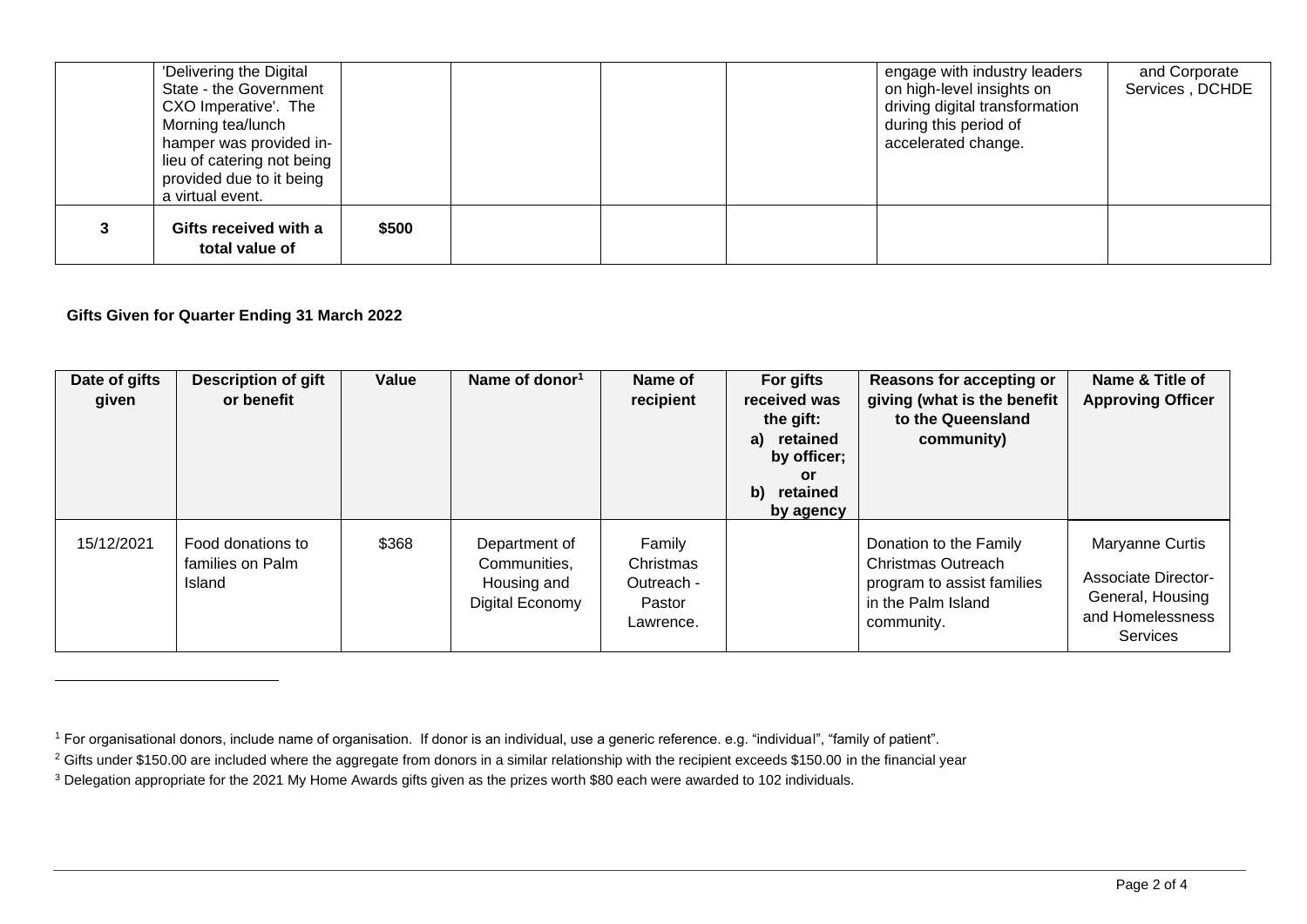| Date of gifts<br>given | <b>Description of gift</b><br>or benefit                                                                         | Value   | Name of donor <sup>1</sup>                                      | Name of<br>recipient                                                        | For gifts<br>received was<br>the gift:<br>a) retained<br>by officer;<br>or<br>retained<br>b)<br>by agency | Reasons for accepting or<br>giving (what is the benefit<br>to the Queensland<br>community)                                                                                                                                                                                                                                                                                                                                     | Name & Title of<br><b>Approving Officer</b>                                                        |
|------------------------|------------------------------------------------------------------------------------------------------------------|---------|-----------------------------------------------------------------|-----------------------------------------------------------------------------|-----------------------------------------------------------------------------------------------------------|--------------------------------------------------------------------------------------------------------------------------------------------------------------------------------------------------------------------------------------------------------------------------------------------------------------------------------------------------------------------------------------------------------------------------------|----------------------------------------------------------------------------------------------------|
| 31/12/2021             | Prizes awarded to<br>102 Public Housing<br>tenants (\$80 each)<br>for 2021 My Home<br>Awards $3$                 | \$8,160 | Department of<br>Communities,<br>Housing and<br>Digital Economy | 102 Public<br>Housing<br>tenants                                            |                                                                                                           | The My Home Awards is an<br>important State-wide tenant<br>engagement initiative that<br>celebrates community pride<br>and connection and<br>recognises tenants<br>contributions to the<br>communities they live in.                                                                                                                                                                                                           | Chantal Raine,<br>General Manager,<br>Service Delivery,<br>Housing and<br>Homelessness<br>Services |
| 10/01/2022             | 2000 surgical face<br>masks (1000 each)<br>to Livingstone Shire<br>Council and<br>Caloundra<br>Community Centre. | \$560   | Department of<br>Communities,<br>Housing and<br>Digital Economy | Livingstone<br><b>Shire Council</b><br>and Caloundra<br>Community<br>Centre |                                                                                                           | Purchase of single-use<br>surgical face masks and<br>provision of such personal<br>protective equipment (PPE)<br>to Livingstone Shire<br>Council and Caloundra<br><b>Community Centre to</b><br>ensure the protection of<br>staff, supplier organisations<br>and vulnerable community<br>members during the<br>COVID-19 pandemic.<br>These were urgent<br>deliveries requested<br>outside of the agreed<br>quarterly schedule. | <b>Irene Violet</b><br>Deputy Director-<br>General, Community<br><b>Services</b>                   |
| 28/02/2022             | 500 N95 face masks<br>to Herston Lodge                                                                           | \$2,063 | Department of<br>Communities,                                   | Herston Lodge                                                               |                                                                                                           | Purchase of single-use N95<br>face masks and provision<br>of such personal protective                                                                                                                                                                                                                                                                                                                                          | Clare O'Connor                                                                                     |